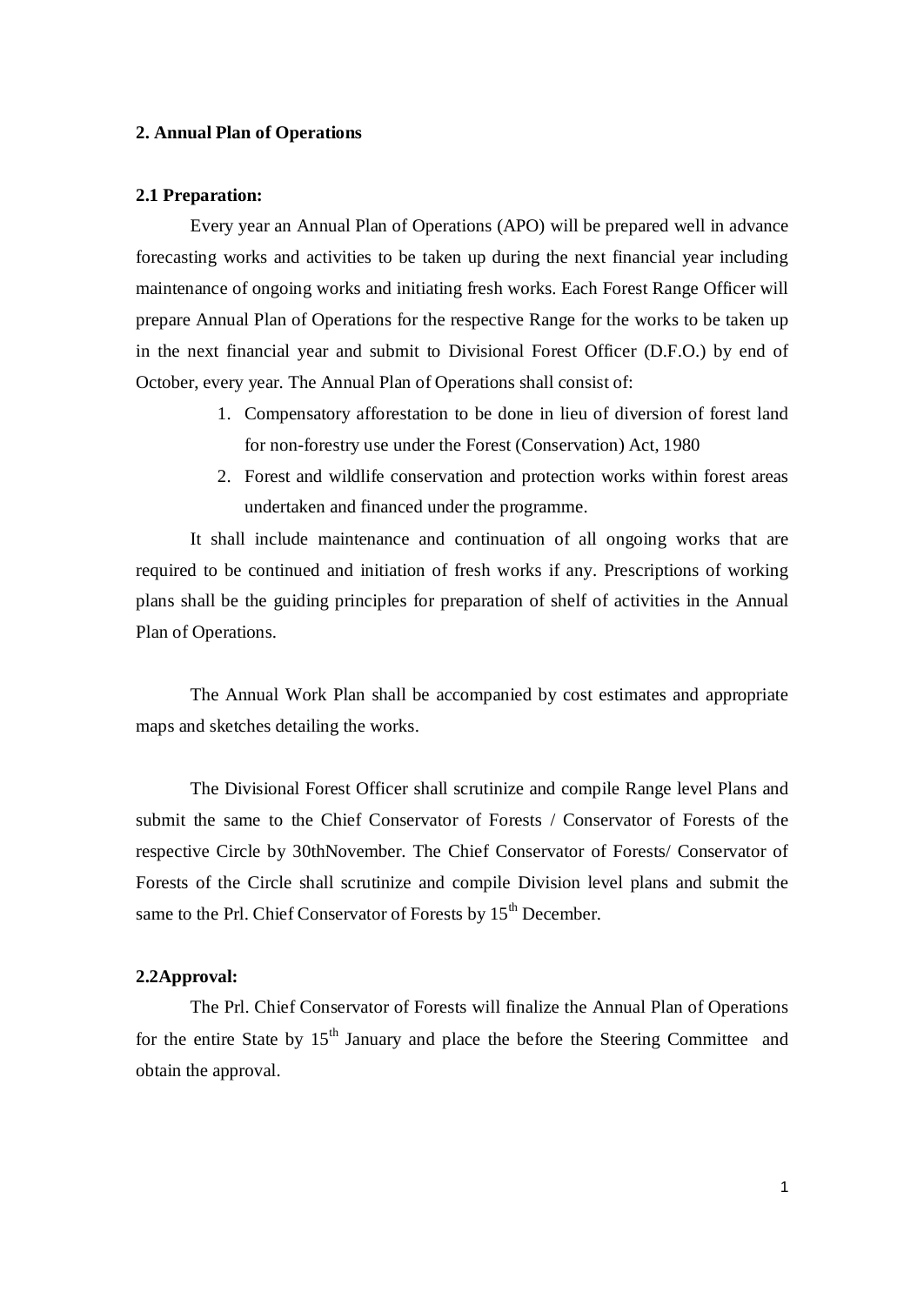The approved Annual Plan of Operations for each Circle/Division/Range shall be communicated before commencement of the next financial year.

Deviation to the activities included in the Plan will not be entertained once they are approved by the Steering Committee. Modifications to the works included shall be submitted with proper justification by the concerned Divisional Forest Officer to the Conservator of Forest/Chief Conservator of Forests who in turn with his proper recommendations submit the same to Prl .Chief Conservator of Forests. Such deviations have to be got approved by Steering Committee in any subsequent meeting of the said Committee. Only on receipt of such approval, the works shall be executed.

## **2.2.3 Release of Funds:**

Funds required for utilization as per the Annual Plan of Operations approved by the Steering Committee shall be kept at the disposal of the Prl. Chief Conservator of Forests.

Similarly all the Divisional Forest Officers implementing activities approved in the Annual Plan of Operations shall also open interest bearing zero balance accounts in their respective head quarters in any nationalized banks.

Soon after approval of the Annual Work Plan or on the  $1<sup>st</sup>$  of April whichever is later, funds required for the first quarter will be released from the central account held by the Prl. Chief Conservator of Forests to the account held by the CCFs / CFs through Electronic Clearance System. There upon subsequent releases will be made as and when the releases made in a given financial year are utilized.

The DFOs shall maintain all records along with voucher / ledger books etc., as prescribed under A.P. Financial Code / Act and Rules at Division level. A monthly progress report and details of expenditure incurred under each component of NPV and CA shall be submitted by  $5<sup>th</sup>$  and  $10<sup>th</sup>$  of every month. The accounts at division level shall be audited by the approved Charted Accountant on the Panel of Comptorller and Auditor General of India (CAG) at the end of the financial year who will issue an audit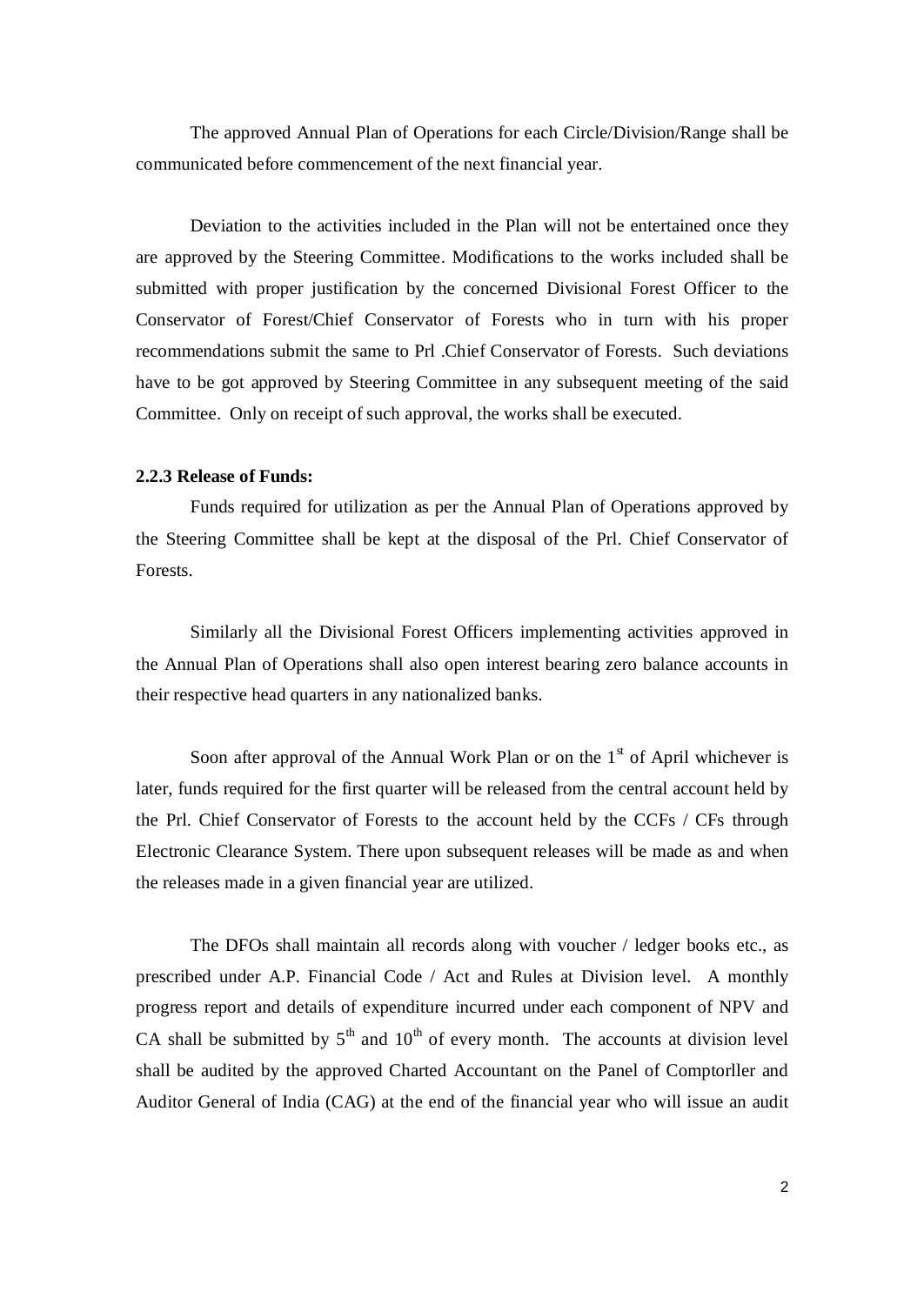certificate before the end of May of the next financial year. The Divisional Forest Officer shall retain all passed and paid bills in the Division Office along with Cash Book and produce the same for verification and audit during Internal Audit done by the circle office once in quarter and during Annual Office Inspections.

## **2.2.4 Cash book**

**\_\_\_\_\_\_\_\_\_\_\_\_**

**Monthly broad accounts of CAMPA of\_\_\_\_\_\_\_\_\_\_\_\_\_\_\_ Division for the month of** 

| <b>RECEIPT</b> |                    | <b>UILIZATION</b> |         |                          |        |
|----------------|--------------------|-------------------|---------|--------------------------|--------|
| S1.            | Particulars        | Amount            | S1. No. | Particulars              | Amount |
| No.            |                    |                   |         |                          |        |
|                | O.B                |                   |         | Payments made to         |        |
|                | 1.In Division      |                   |         | 1. Compensatory          |        |
|                | Bank A/c's         |                   |         | afforestation            |        |
|                | 2. In Division in  |                   |         | 2. Forest and Wild life  |        |
|                | cash               |                   |         | Protection               |        |
|                | 3.CB. with         |                   |         | 3. Forest and Wild life  |        |
|                | FRO <sub>s</sub> . |                   |         | management including     |        |
|                |                    |                   |         | Biodiversity             |        |
|                | Receipt during     |                   |         | conservation             |        |
|                | the month          |                   |         | 4. Infrastructure        |        |
|                | 4. Received from   |                   |         | development and          |        |
|                | Prl. CCF           |                   |         | maintenance              |        |
|                | 5. Other receipts  |                   |         | 5. Training and capacity |        |
|                | (sale of tender    |                   |         | building                 |        |
|                | forms etc.)        |                   |         | 6. Monitoring and        |        |
|                | 6. Interest        |                   |         | Evaluation               |        |
|                | accrued            |                   |         | 7. Administratrive       |        |
|                | 7. Receipt from    |                   |         | expenses                 |        |
|                | user agencies if   |                   |         |                          |        |
|                | any                |                   |         |                          |        |
|                | 8. Any other       |                   |         |                          |        |
|                | receipts.          |                   |         |                          |        |
|                |                    |                   |         |                          |        |
|                | Total receipts     |                   |         | Total utilization        |        |

# **2.2.5 Maintenance of records:**

The following records are required to be maintained at different levels of Offices.

| Name of the Register                                 | Range | Division | Circle |
|------------------------------------------------------|-------|----------|--------|
| <b>1. Treatment maps:</b> Geo reference maps   Range |       | Division |        |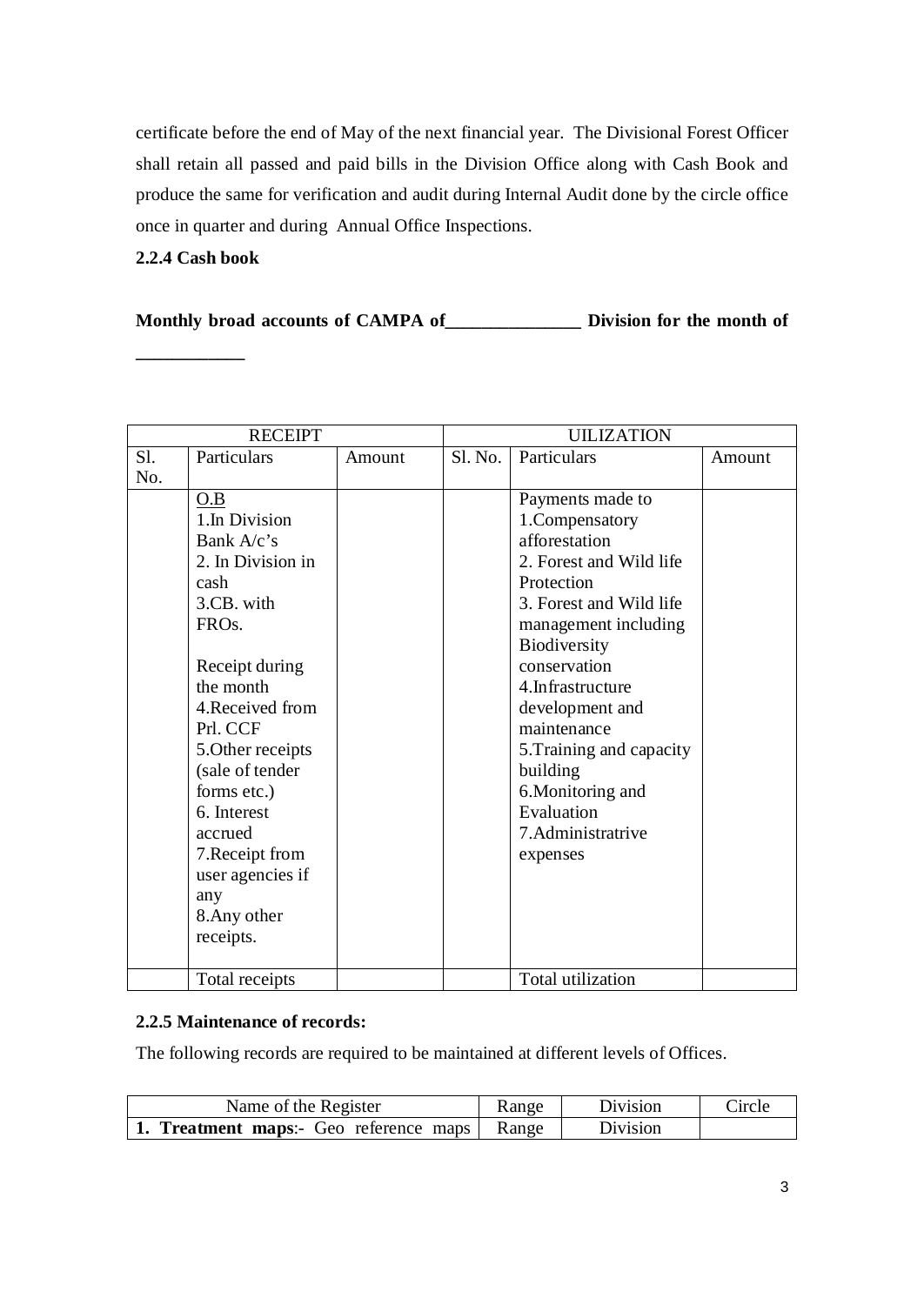| with Lat - Long details                               |       |                  |        |
|-------------------------------------------------------|-------|------------------|--------|
| The surveyed sketch of the area, type of soil,        |       |                  |        |
| operations suitable shall be entered.                 |       |                  |        |
| 2. Cash book/Bank account & Pass book:-               | Yes   | Yes              |        |
| The funds received by bank<br>account,                |       |                  |        |
| withdrawals shall be noted month wise and             |       |                  |        |
| reconciliation with bank every month shall be         |       |                  |        |
| made                                                  |       |                  |        |
|                                                       |       |                  |        |
| 3. Plantation/Nursery journal:-                       | Range | Copy at division |        |
| The surveyed sketch of area treated, copy of          |       |                  |        |
| estimate, treatment viz., raising nursery,            |       |                  |        |
| plantation, protection, etc. shall be recorded.       |       |                  |        |
| observations of R.O/DFO./CF<br>The<br><sub>on</sub>   |       |                  |        |
| inspection of the area shall be recorded. The         |       |                  |        |
| follow up action on observations wherever             |       |                  |        |
| necessary shall be recorded.                          |       |                  |        |
| 4. Work register:-                                    | Range | Division         |        |
| Copy of sanctioned estimate, voucher wise,            |       |                  |        |
| operation wise expenditure particulars shall          |       |                  |        |
| be recorded year wise. The C.R. for the work          |       |                  |        |
| shall<br>submitted<br>each year<br>be<br>for<br>to    |       |                  |        |
| DFO/competent authority. Copies of CR's.              |       |                  |        |
| Maintained at Range/Division/Circle level.            |       |                  |        |
| 5. Register of usufruct:-                             |       |                  |        |
| All<br>the<br>usufruct<br>such<br><b>as</b><br>grass, |       |                  |        |
| firewood/timber/bamboo any other material             |       |                  |        |
| obtained in due course shall be recorded. The         |       |                  |        |
| sale proceeds shall also be recorded. The             |       |                  |        |
| amount shall be deposited in the bank account         |       |                  |        |
| and intimated by R.O .to DFO./CF.                     |       |                  |        |
| 6. Register of stores:-                               |       |                  |        |
| All the material procured in a range for              |       |                  |        |
| CAMPA works shall be recorded and its                 |       |                  |        |
| utilization, balance available be maintained.         |       |                  |        |
| The procurement of vehicles or any other              |       |                  |        |
| heavy machinery shall also be entered.                |       |                  |        |
| 7. Cash Book                                          | Range | Division         |        |
| 8. Bank account pass book                             |       | Division         |        |
| 9. Appendix. I (A.R. advance &                        | Range | Division         |        |
| recovery) Statement                                   |       |                  |        |
| 10. Vouchers                                          |       | Division         |        |
| Copies of all vouchers through which                  |       |                  |        |
| payments made under CAMPA shall be                    |       |                  |        |
| maintained at Division level.                         |       |                  |        |
|                                                       |       | Division         | Circle |
| 11. B to J Registers:-                                | Range |                  |        |
| If any vehicle purchased under the Scheme is          |       |                  |        |
| available the Range/division/circle have to be        |       |                  |        |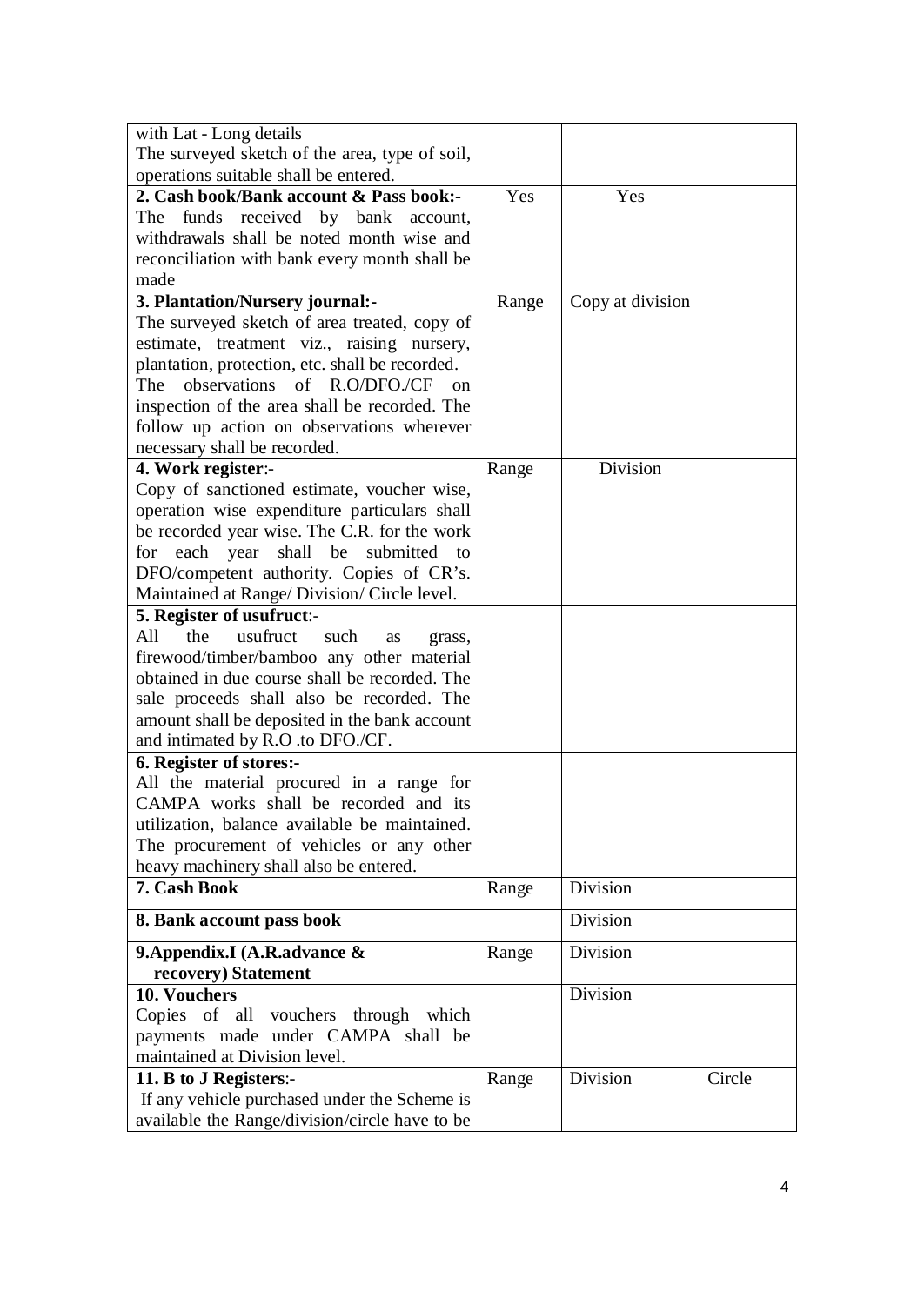| maintain these registers.                     |       |          |        |
|-----------------------------------------------|-------|----------|--------|
| <b>12. Measurement Books:-</b>                | Range |          |        |
| With measurements of all the works executed   |       |          |        |
| and amounts paid written by officer executing |       |          |        |
| the work, check measured by R.O. and test     |       |          |        |
| checked by DFO/Sub DFO or any other           |       |          |        |
| higher authority.                             |       |          |        |
| A.R Ledger                                    | Range | Division |        |
| Work docket sheer (FA IX)                     | Range | Division |        |
| <b>Utilization Certificate</b>                |       | Division | Circle |

Following is the job chart of various officers implementing activities under CAMPA

| Sl. No. | Level of officer                  | Job chart                                     |
|---------|-----------------------------------|-----------------------------------------------|
| 1.      | Prl. Chief Conservator of Forests | Implementation of decisions taken by          |
|         |                                   | the Steering Committee, all functions         |
|         |                                   | detailed<br>the<br><b>APFD</b><br>in<br>Code, |
|         |                                   | nominating Chartered Accountant for           |
|         |                                   | of<br>Division<br>audit<br>Accounts,          |
|         |                                   | compilation, scrutiny and submission          |
|         |                                   | of Annual report to the steering              |
|         |                                   | committee, coordination<br>with<br>the        |
|         |                                   | Executive<br>Committee,<br>Steering           |
|         |                                   | Committee, Governing Body, Govt. of           |
|         |                                   | India and Govt. of Andhra Pradesh.            |
| 2.      | Chief<br>Conservator<br>of        | technical<br>Overall<br>supervision,          |
|         | Forests/Conservator of Forests    | guidance, Scrutiny and compilation of         |
|         |                                   | Annual Plan of Operations, annual             |
|         |                                   | utilization<br>certificates,<br>monthly       |
|         |                                   | progress reports and annual scheme            |
|         |                                   | completion<br>their<br>report<br>and          |
|         |                                   | submission to the Prl.CCF. Sanction           |
|         |                                   | estimates coming within<br>of<br>his          |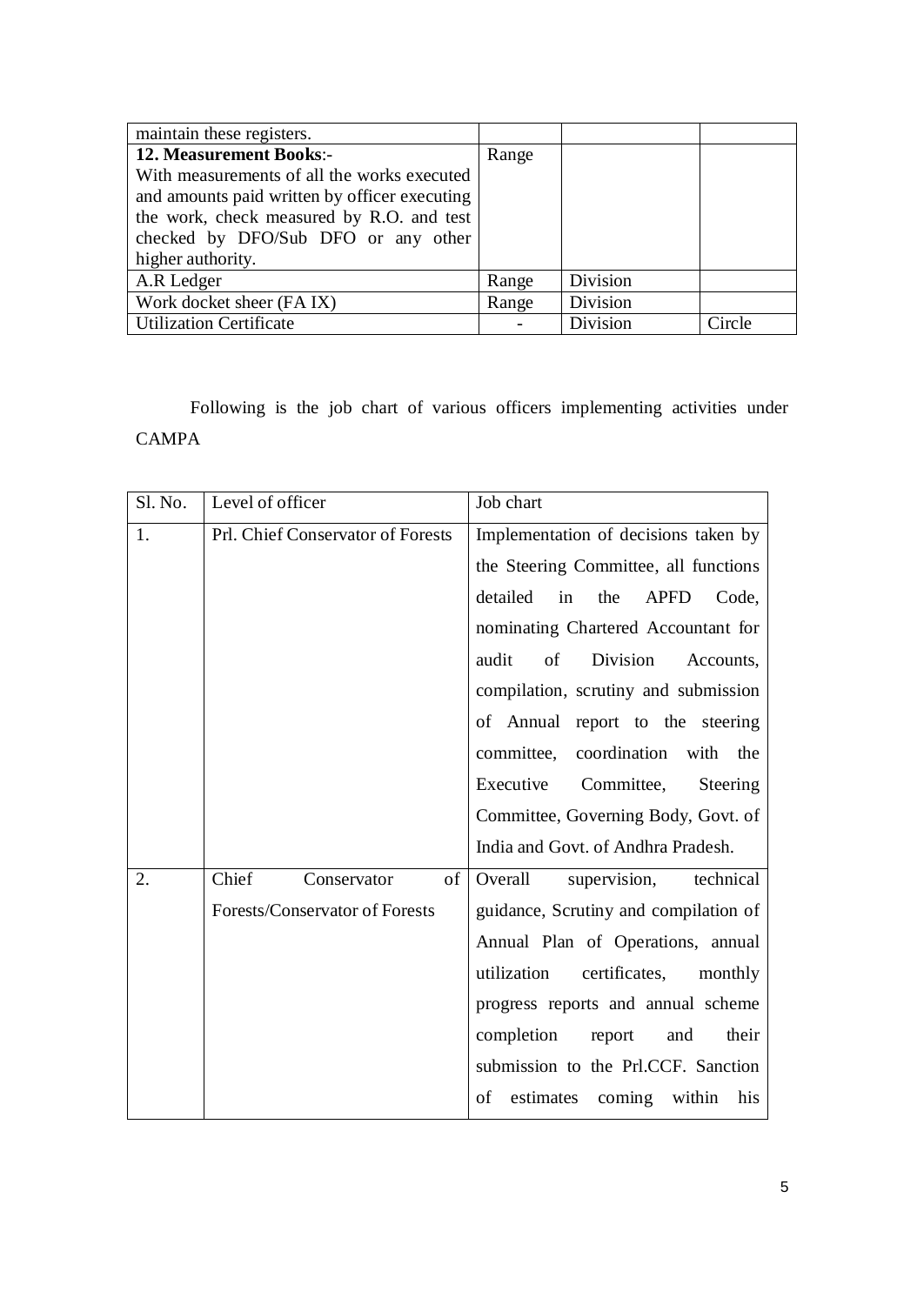|    |                                      | filing<br>and<br>their<br>competence        |
|----|--------------------------------------|---------------------------------------------|
|    |                                      | completion reports, internal audit of       |
|    |                                      | accounts of divisions and test checking     |
|    |                                      | works as per delegation detailed in the     |
|    |                                      | APFD Code, all other functions              |
|    |                                      | detailed in the APFD Code.                  |
| 3. | <b>Divisional Forest Officer</b>     | Supervision of execution of works           |
|    |                                      | approved in the annual plan of              |
|    |                                      | operations within the<br>Division,          |
|    |                                      | receiving and accounting funds for          |
|    |                                      | implementing these works, payment           |
|    |                                      | for works as per Bills passed, retaining    |
|    |                                      | Bills after their payment, rendering        |
|    |                                      | monthly utilization certificate of the      |
|    |                                      | funds utilized to the Prl. CCF through      |
|    |                                      | the respective CCF/CF, Sanction of          |
|    |                                      | within<br>estimates<br>coming<br>his        |
|    |                                      | competence<br>filing<br>their<br>and        |
|    |                                      | completion reports and test checking        |
|    |                                      | works as per delegation detailed in the     |
|    |                                      | APFD Code, all other functions              |
|    |                                      | detailed in the APFD Code, assisting        |
|    |                                      | in audit of accounts.                       |
| 4. | <b>Sub Divisional Forest Officer</b> | Supervision of execution of works           |
|    |                                      | approved in the annual plan of              |
|    |                                      | operations within the Sub Division,         |
|    |                                      | sanction of estimates coming within         |
|    |                                      | their<br>his<br>competence<br>and<br>filing |
|    |                                      | completion reports and test checking        |
|    |                                      | works as per delegation detailed in the     |
|    |                                      | APFD Code, any other work entrusted         |
|    |                                      | by DFO, CCF/CF and Prl. CCF, all            |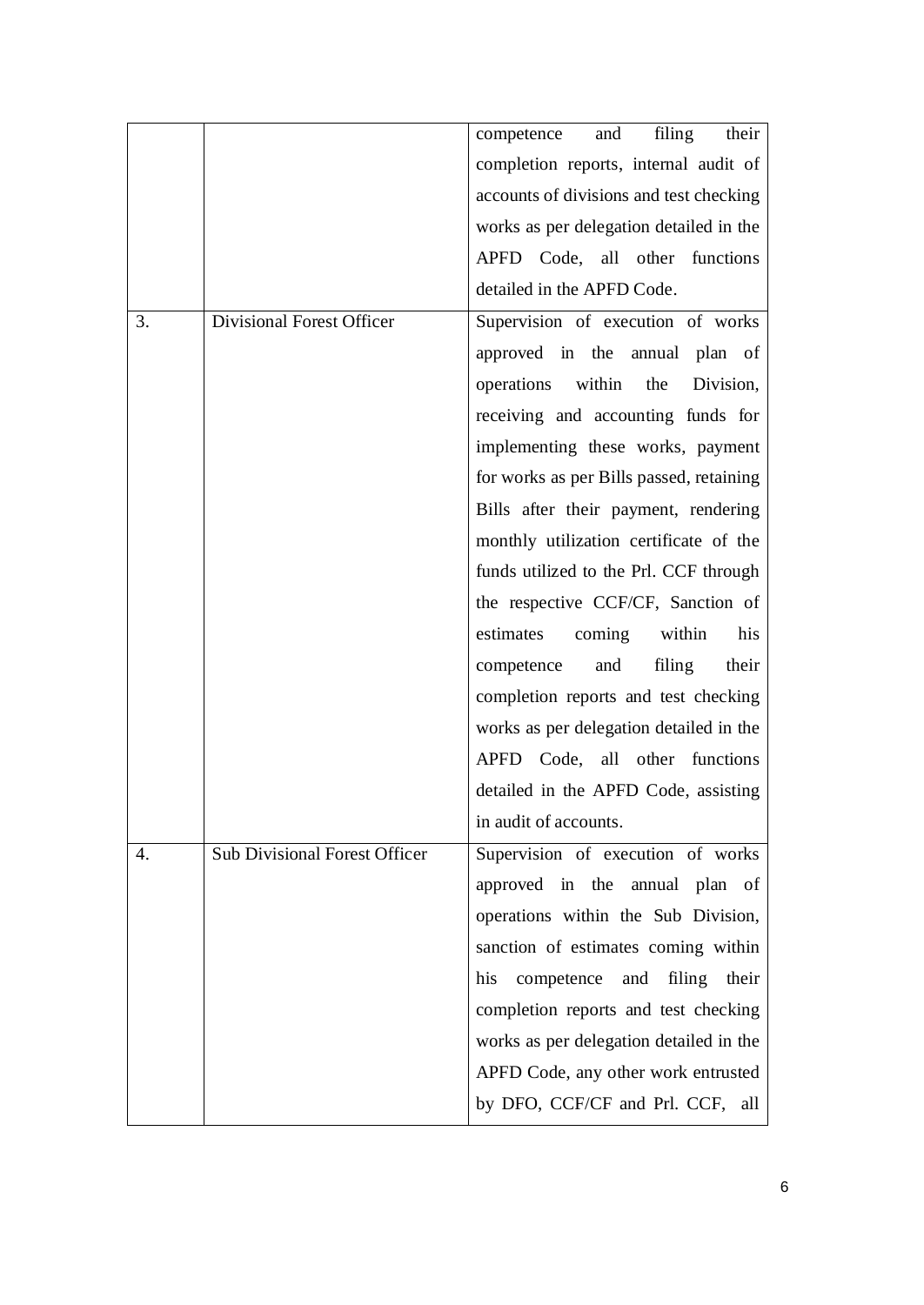|    |                               | other functions detailed in the APFD    |
|----|-------------------------------|-----------------------------------------|
|    |                               | Code.                                   |
| 5. | <b>Forest Range Officer</b>   | Supervision of execution of works       |
|    |                               | approved in the annual plan of          |
|    |                               | operations within<br>the<br>Range,      |
|    |                               | sanctioning estimates coming within     |
|    |                               | competence and filing their<br>his      |
|    |                               | completion reports, maintenance of      |
|    |                               | cash book for payments made by him,     |
|    |                               | check measurement and passing Bills     |
|    |                               | for payment and test checking works     |
|    |                               | as per delegation detailed in the APFD  |
|    |                               | Code, all other functions detailed in   |
|    |                               | the APFD Code.                          |
| 6. | <b>Forest Section Officer</b> | Supervision of execution of works       |
|    |                               | approved in the annual plan of          |
|    |                               | operations within<br>the<br>Section,    |
|    |                               | recording and check measurement of      |
|    |                               | works as per delegation detailed in the |
|    |                               | APFD Code, all other functions          |
|    |                               | detailed in the APFD Code.              |
| 7. | <b>Forest Beat Officer</b>    | Supervision of execution of works       |
|    |                               | approved in the annual plan of          |
|    |                               | operations within the Beat, recording   |
|    |                               | of works as per delegation detailed in  |
|    |                               | the APFD Code, all other functions      |
|    |                               | detailed in the APFD Code.              |

**Monitoring and Evaluation:** The concurrent monitoring of works taken up / to be taken up utilizing the CAMPA money has to be done. The primary monitoring and evaluation should be done by the implementing Agency / State itself and secondary monitoring and evaluation shall be done by independent agency to be nominated by the State.